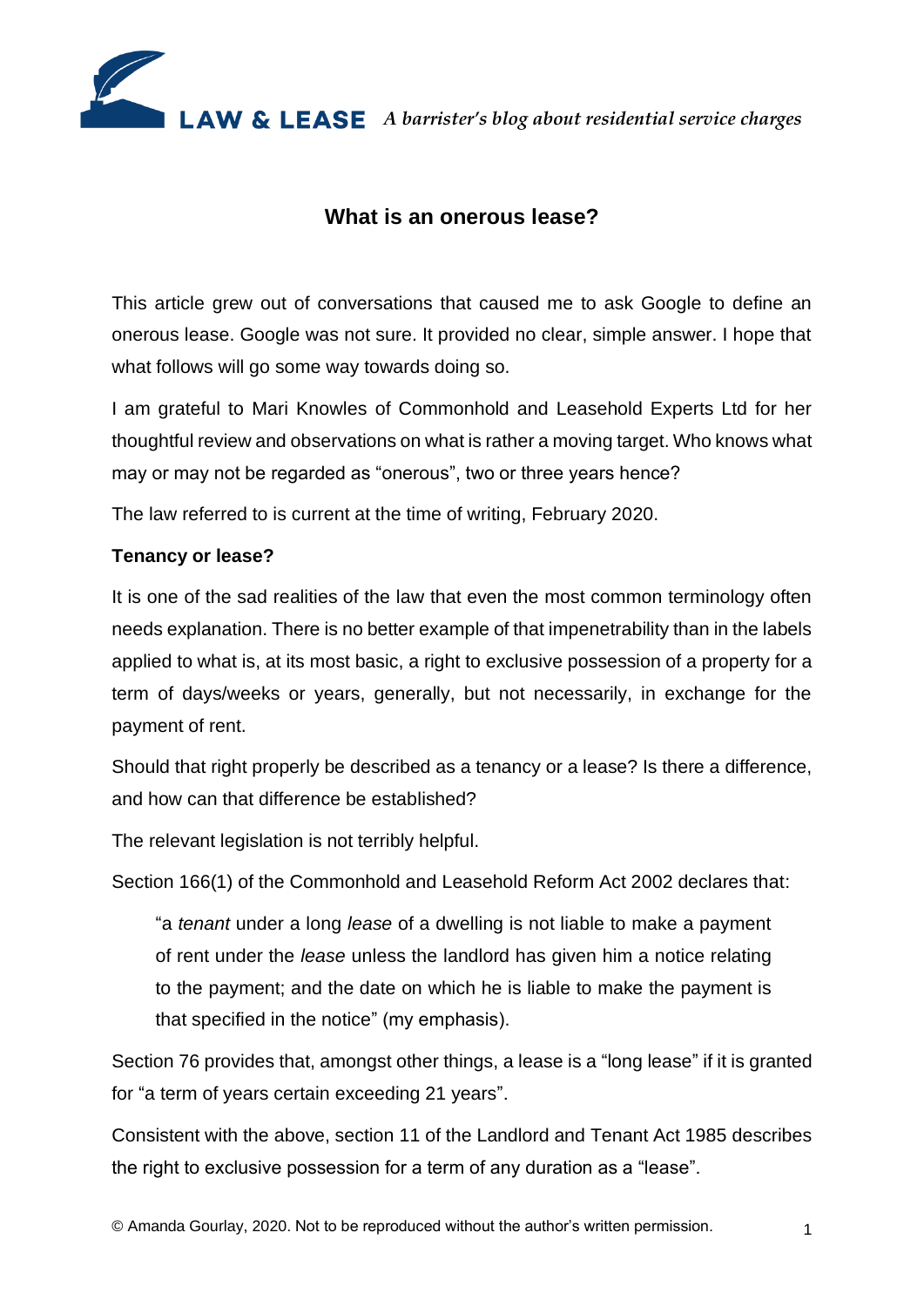

When it comes to service charges, section 18(1) of the Landlord and Tenant Act 1985 defines service charges by reference to a charge payable by the "*tenant* of a dwelling", but the eighteen month time limit for raising a demand for payment of a service charge in section 20B disapplies that limit if:

"the *tenant* was notified in writing that those costs had been incurred and that he would subsequently be required under the terms of his *lease* to contribute to them by the payment of a service charge" (again, my emphasis).

The two statutes seem to suggest that Parliament uses "lease" to describe the right, and "tenant" the person holding the "lease", but that approach is not consistent. The Housing Act 1988 (of which more later), also uses "tenant" to describe the person, but describes the right to exclusive possession etc as a "tenancy".

#### What does it all mean?

Whatever the historical evolution of the terms, nowadays "lease" and "tenancy" are basically synonymous, but in my experience in practice, "lease" and "leaseholder" are normally used on their own to describe a right of exclusive occupation of more than 21 years, while "tenancy" and "tenant" tend to be used for shorter terms, and are the almost exclusive descriptor of choice of the short-term private rented sector. Local authorities also invariably differentiate between the two forms of tenure by describing their occupiers as "tenants" if they pay a weekly or monthly rent, and as "leaseholders" where the right to buy has been exercised.

So why did Parliament use both "lease" and "tenant" in the same subsection of statute? Surely "tenancy/tenant" or lease/leaseholder" would be more user-friendly. Why did it use "lease" in the Landlord and Tenant Act 1985, but "tenancy" in the Housing Act 1988? And is it tautologous to describe a lease as a "long lease", even though many of us – or I at least – talk about "long leasehold owners"? A "long tenancy" – yes, but a "long lease"?

I could go on.

And on.

But I won't.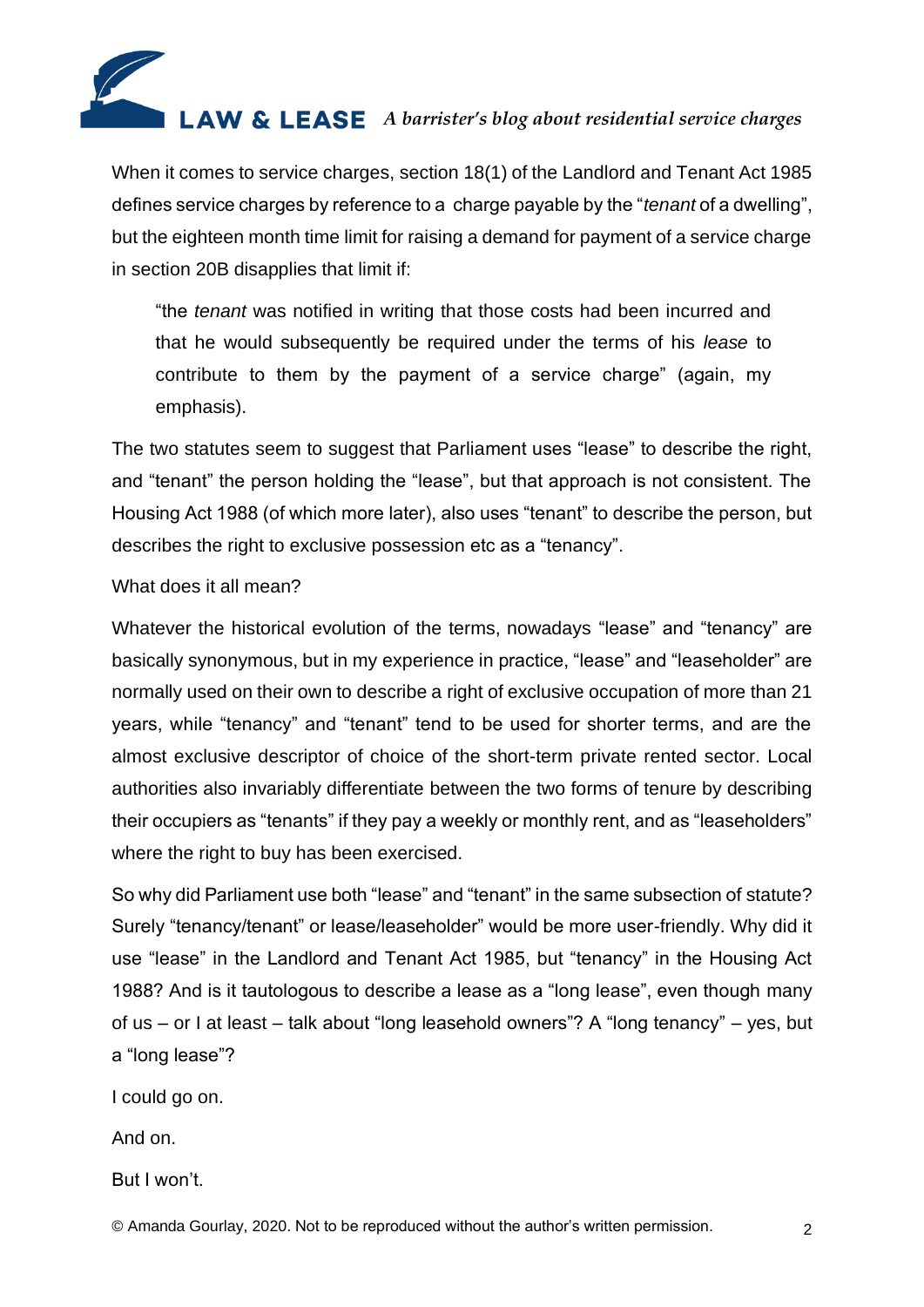

The upshot of all of the above is that, in this article, so far as possible, I will use "lease" to describe a right of exclusive occupation for a period of over 21 years and which is "sold" in the traditional sense of "buying a flat/house", and "tenancy" only where I mean short term lettings of the private rented sector variety.

# **The meaning of "onerous"**

In the world of buying and selling leases, "onerous" does not have a readily discoverable simple or technical meaning. It is not defined in any Act of Parliament or case law. It is a word that has gained currency in the past few years to describe a lease that is problematic, and, in some cases life-changing, for those who hold it.

Given the lack of authoritative definition of this type of onerousness, my view of the meaning of onerous may not coincide with others', and that should be borne in mind when reading.

# **"Onerous" in other contexts**

In property law, "onerous" will be a word familiar to those who also work in the world of company and insolvency law.

The Companies Act 2006 makes passing reference to it three times. Sections 178 and 315 of the Insolvency Act 1986 are more committed, dealing as they do with a company's and an individual's "onerous property" respectively. In both, the definition of onerous property is rather circular:

By section 178(3) of the Insolvency Act 1986:

"the following is onerous property for the purposes of this section—

"(a) any unprofitable contract, and

"(b) any other property of the company which is unsaleable or not readily saleable or is such that it may give rise to a liability to pay money or perform any other onerous act."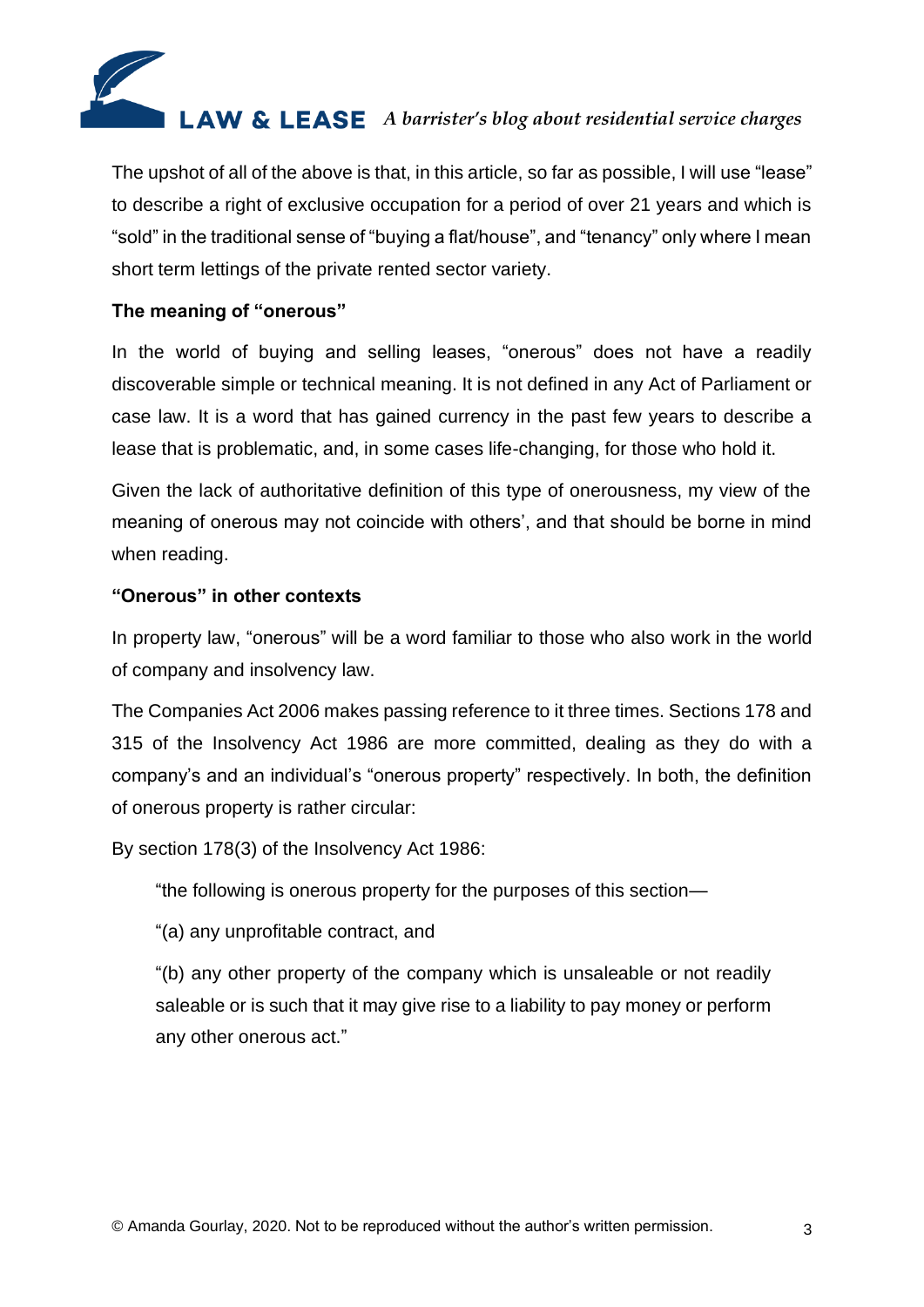

By section 315(2) of the Insolvency Act 1986:

"the following is onerous property for the purposes of this section, that is to say—

"(a) any unprofitable contract, and

"(b) any other property comprised in the bankrupt's estate which is unsaleable or not readily saleable, or is such that it may give rise to a liability to pay money or perform any other onerous act."

Meanwhile, under International Accounting Standard 37, accountants understand an "onerous contract" to be a contract in which:

"the unavoidable costs of meeting the obligations under it exceed the economic benefits expected to be received under it."

Those descriptions may feel grimly apposite to holders of onerous leases.

#### **What is it about a lease that makes it onerous?**

The primary driver towards an onerous lease tends to be ground rent, or more specifically, the amount of ground rent that the leaseholder is required to pay. The level of ground rent impacts on:

- The annual cost of owning the property;
- The cost of extending the lease or buying the freehold, and
- How easy (or not) it is to sell the property.

Three key features turn a run-of-the-mill lease into a potentially onerous one:

- Frequently doubling ground rents;
- Ground rents that bring a lease within the assured tenancy regime;
- Ground rents exceeding 0.1% of the property's value.

Those three features may appear in a lease singly, in twos, or all together.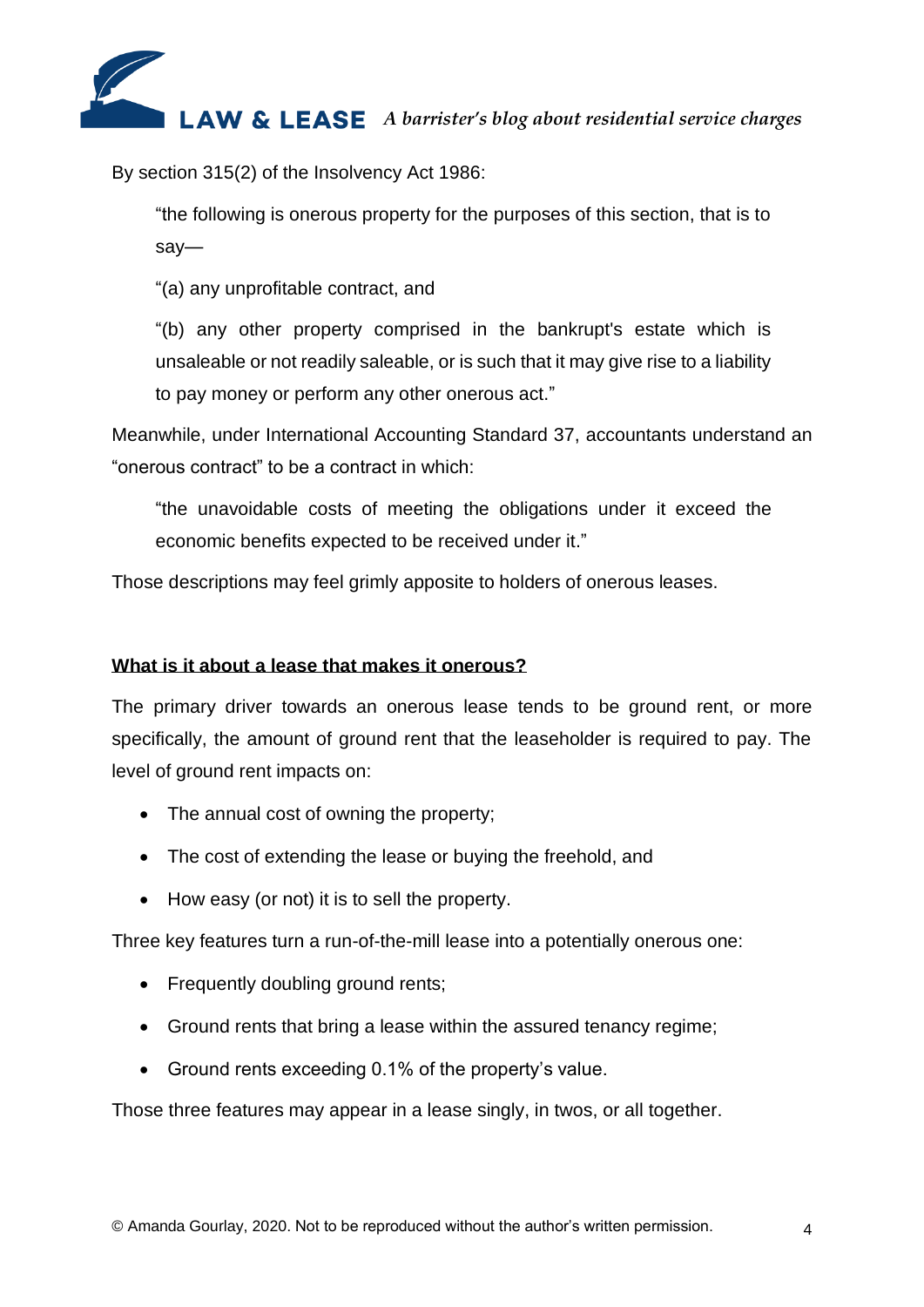

#### **Doubling ground rents**

Not all doubling ground rents are onerous. It is common to find leases with a ground rent of £50 per year, doubling every 33 years over the life of a 99-year lease, or even £100 per year, doubling every 25 years of a 125-year lease. In my experience, such leases are not generally considered to be onerous.

More frequent increases can however be problematic, especially if tied to a relatively high starting ground rent. Take a starting annual ground rent of £250, doubling every ten years. By year 40, the ground rent will be £4,000. By year 50, it will be £8,000.

In its report of 20 March 2019 on the Government's programme of leasehold reform, the Select Committee for Housing Communities and Local Government did not reach any settled view as to the frequency of increase that might alone cause a lease to become onerous. It noted Redrow's assertion that it had received only one complaint in connection with over 300 leases sold with ground rent that doubled ten-yearly1, but also recorded that:

"most developers and freeholders agreed that ground rents which doubled more frequently than every 20 years should be considered onerous. Bellway, Long Harbour and Wallace Partnership Group told us this…"

Mercifully, most ground rents in such leases stop doubling at year 50. 'Tis true therefore, if the lease is for 999 years, that by the time that the lease expires almost a millenium hence, the ground rent may in real terms be all but nothing. Absent 1970s levels of inflation however, the leaseholder is likely to suffer considerable financial pain reaching that stage, and medical science is not yet at the stage of promising us millennial life. Today's leaseholders cannot realistically look forward to benefits to be enjoyed in the year 3000.

It may of course also be fair (and the subject of a wholly different debate) to question whether the property that is let will have that longevity either.

© Amanda Gourlay, 2020. Not to be reproduced without the author's written permission. 5

<sup>1</sup> See [https://publications.parliament.uk/pa/cm201719/cmselect/cmcomloc/1468/1468.pdf,](https://publications.parliament.uk/pa/cm201719/cmselect/cmcomloc/1468/1468.pdf) paras 86 & 87.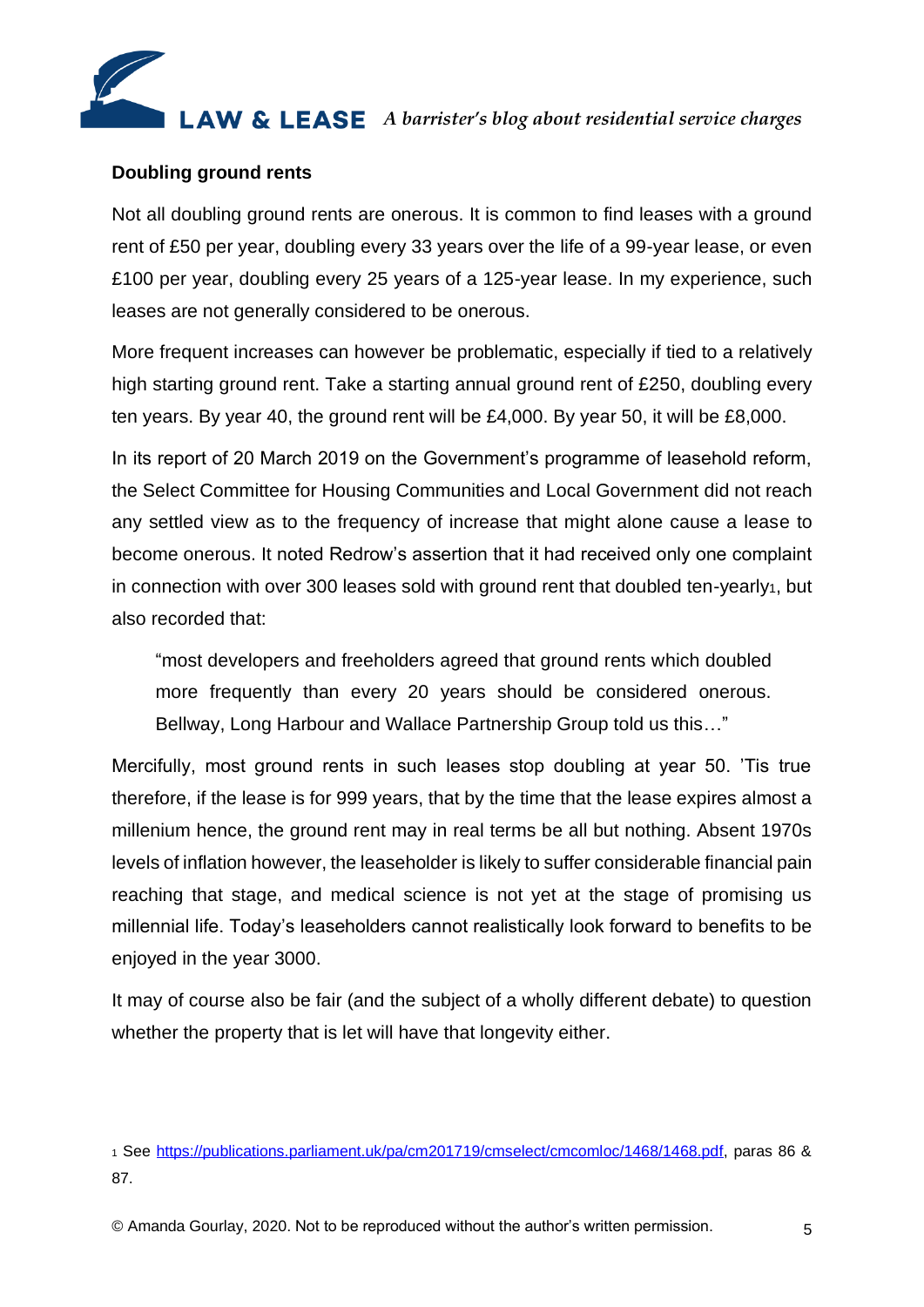# **LAW & LEASE** A barrister's blog about residential service charges

### **Assured tenancies**

An annual ground rent of £251 or more (£1,001 or more in Greater London2) will cloak the lease in risk, irrespective of the frequency and rate at which it increases.

To understand why, it is necessary to look at private rented sector tenancies.

Protection for tenants, that is, those who rent on a short-term basis (for example for a fixed initial term of 6 months or a few years), has swung to and fro over the years. Parliament's pendulum swung heavily in their favour in the Rent Acts, which provided significant protection for tenants against eviction and excessive rents: the technical names for tenancies created under them are "protected", "regulated" and "statutory" tenancies.

The Housing Acts 1985 and 1988 introduced the "secure" and "assured" tenancy for local authority and private rental arrangements respectively, and the Housing Act 1996 effectively made an "assured shorthold" tenancy of every private sector tenancy granted after it came into force.

Each type of tenancy is defined in its Act and brings with it varying degrees of protection from eviction, from the "sitting tenant" of the Rent Acts to the insecure assured shorthold tenant of today: there is widespread concern about the impact of "no fault" evictions on the ability of Generation Rent to establish a stable home life3.

Surely there is no connection between a weekly, monthly or six-monthly tenancy governed by the 1977, 1985 and 1988 Acts, and a 99-, 125-, 250- or 999-year lease, for which an individual may have paid upwards of half a million pounds?

You might think not, but there is a very direct connection with the Housing Act 1988. So direct in fact that some leases are, from the very date that they are granted, nothing more than very long assured (shorthold) tenancies.

<sup>2</sup> Comprising the City of London and 32 London boroughs

<sup>3</sup> [https://england.shelter.org.uk/what\\_we\\_do/our\\_strategy;](https://england.shelter.org.uk/what_we_do/our_strategy) [https://www.independent.co.uk/life](https://www.independent.co.uk/life-style/design/generation-rent-housing-millennials-baby-boomers-a8710811.html)[style/design/generation-rent-housing-millennials-baby-boomers-a8710811.html;](https://www.independent.co.uk/life-style/design/generation-rent-housing-millennials-baby-boomers-a8710811.html) [https://www.theguardian.com/society/2018/may/09/mental-health-crisis-generation-rent-millennials](https://www.theguardian.com/society/2018/may/09/mental-health-crisis-generation-rent-millennials-own-home-wellbeing)[own-home-wellbeing](https://www.theguardian.com/society/2018/may/09/mental-health-crisis-generation-rent-millennials-own-home-wellbeing)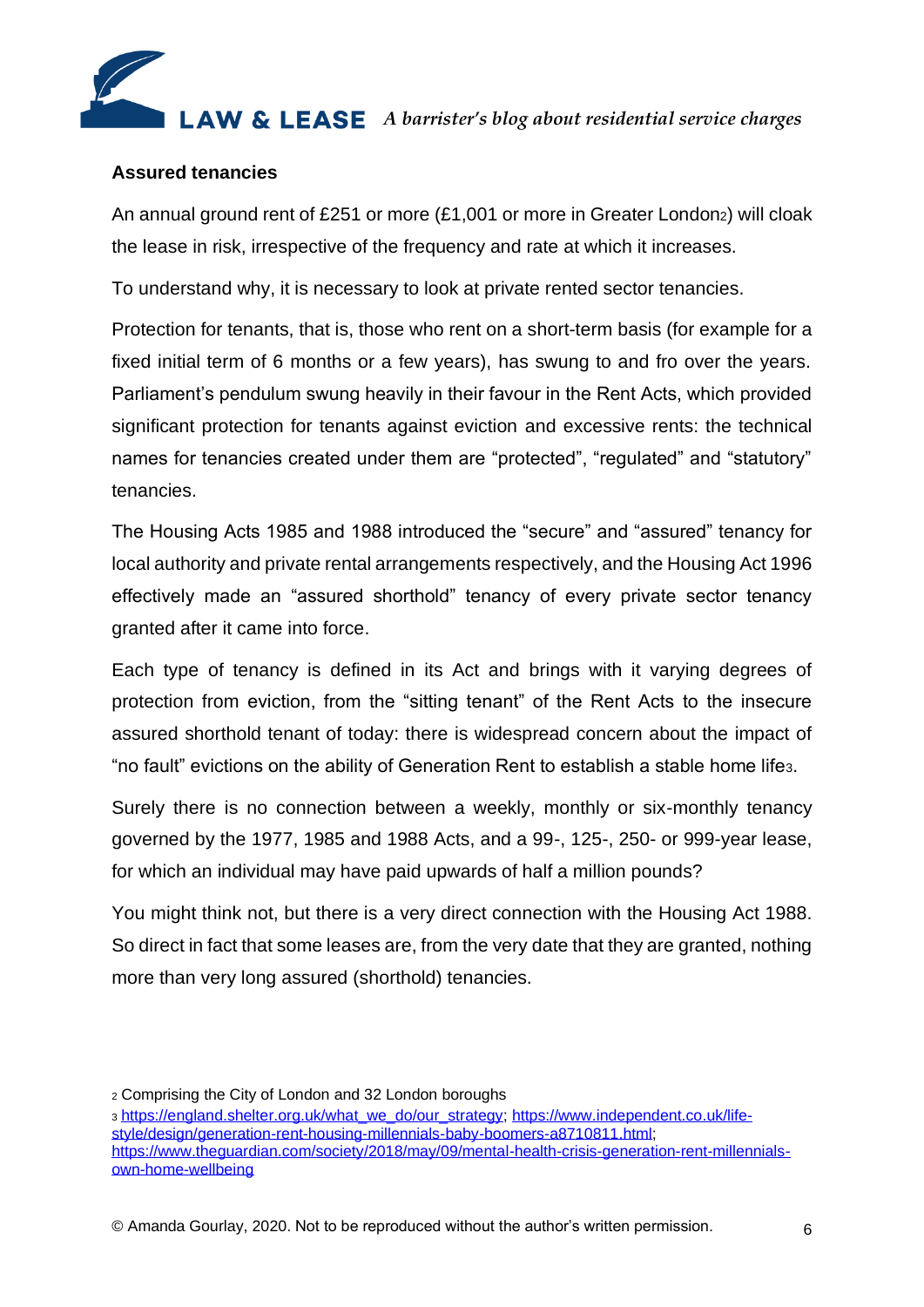

That is because the Housing Act 1988 defines an assured tenancy, amongst other things, as a tenancy a) which the tenant occupies as their only or principal home, and b) where the annual rent payable exceeds £250 outside London, or £1,000 inside London.

It matters not whether the rent is defined as "ground rent" or "rent": if it is rent, it is caught by the Act.

Take the example of a lease of a property in Cornwall, granted with a starting ground rent of £260 per annum. That lease is, in the eyes of the law, an assured tenancy, albeit a long one. To its owner, it may feel radically different: after all, they are likely to have paid for it with a five or six-figure sum from their savings and secured the balance of the purchase price against it through a mortgage.

Regrettably however, those points of difference are points of no difference so far as the law is concerned.

Given that the Housing Act 1988 was enacted in order to *protect* tenants, you may be wondering why it should be a matter of such great concern that a lease should be a (long) assured tenancy.

Here is why.

Leaving aside the assured shorthold tenancy, under the provisions of the Housing Act 1988, a landlord is not entitled to recover possession of property let on an assured tenancy unless they have given the tenant a notice – known as a section 8 notice – setting out the reason why they want their property back. The Act requires that reason be one of those listed in Schedule 2 to the Act as a "ground for possession".

The Schedule is divided into two parts: the first part lists grounds that are known as mandatory grounds. If they are proved to the court's satisfaction, it *must* make the order for possession. It has no choice. There is no room to exercise any discretion as to whether to make a possession order.

The second part of the Schedule lists grounds that, if proved, oblige the court to decide whether it is reasonable to make an order for possession. If it is, then it *may*. In other words, it has a discretion. Those grounds are rather unimaginatively known as the discretionary grounds.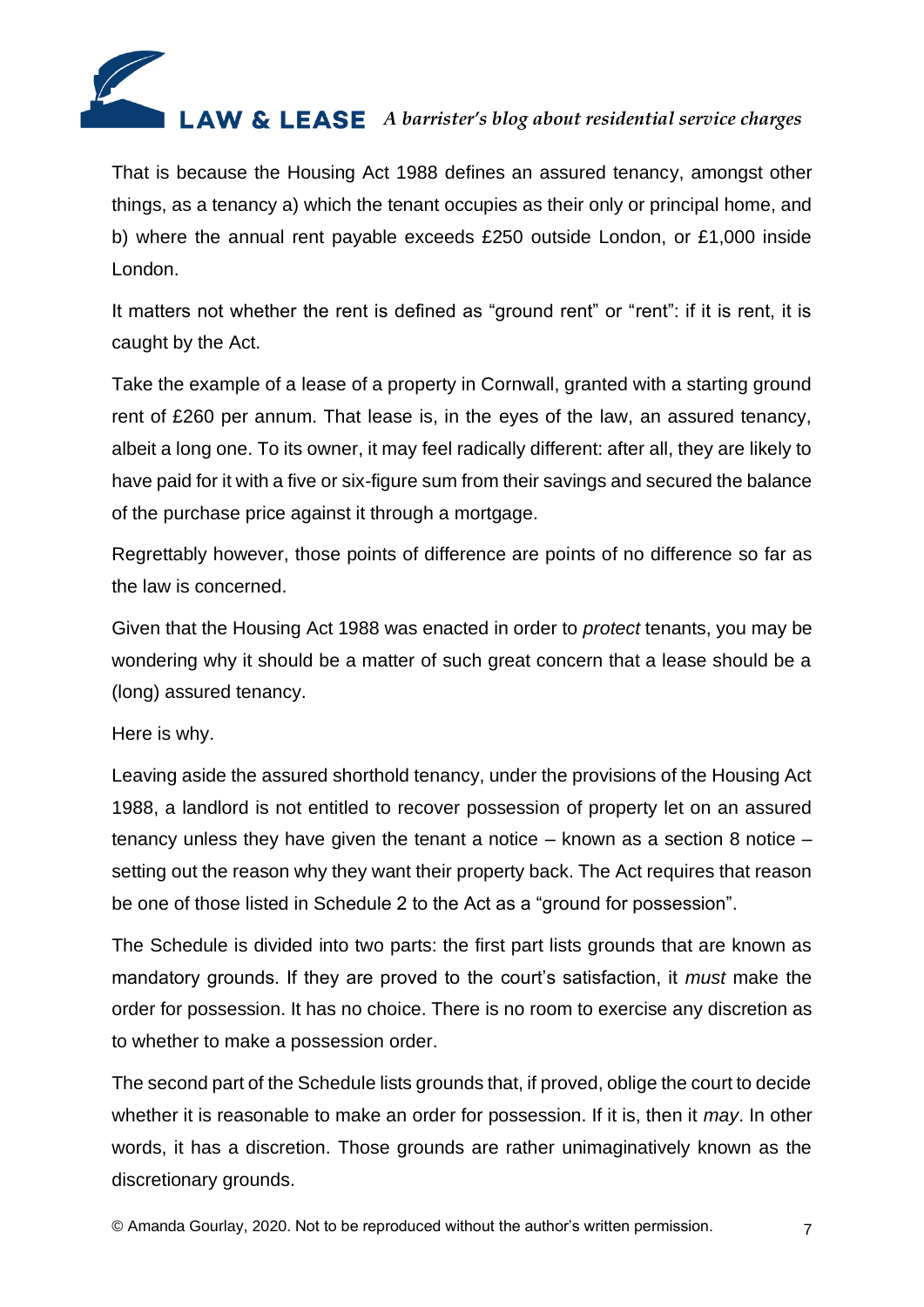

The grounds in the first part of the Schedule include, at ground 8, failure to pay a specified amount of rent.

So far, so like a lease: if a leaseholder breaches a term of the lease, the landlord is entitled to bring proceedings to forfeit the lease.

Surely the effect is the same?

In a word: no.

If the court makes a possession order on a mandatory ground – including failure to pay a specified amount of rent – there is no way back. The court may delay the execution of the order for up to six weeks if it will cause the tenant exceptional hardship, but that is the full extent of its power. It cannot order that the tenancy will continue if the rent arrears are cleared.

If the court makes a possession order on a discretionary ground – two such grounds are persistent delay in paying the rent or any amount of rent arrears, however small, when the claim is issued – it may suspend the execution of the order, aka the sending in of the bailiffs, for a given period of time to enable the tenant to clear the arrears, and if the tenant applies to court, may further suspend execution if it considers it appropriate to do so. Indeed, the court may suspend execution of the order right up to the moment that the landlord recovers possession.

Turning now to leases that are not long assured tenancies, the procedure for obtaining possession is completely different. Provided that the lease contains a proviso for reentry, ie a forfeiture clause, and the conditions for forfeiture are satisfied, the landlord is entitled to forfeit the lease and recover possession of the property. Crucially however, the leaseholder is entitled to claim relief from forfeiture.

In other words, the leaseholder can ask the court not to grant an order for possession or to suspend the enforcement of the order for possession on condition that they put right whatever breach it is that they have committed. If the court grants relief, the tenancy/lease is revived and continues as if it had never been forfeit.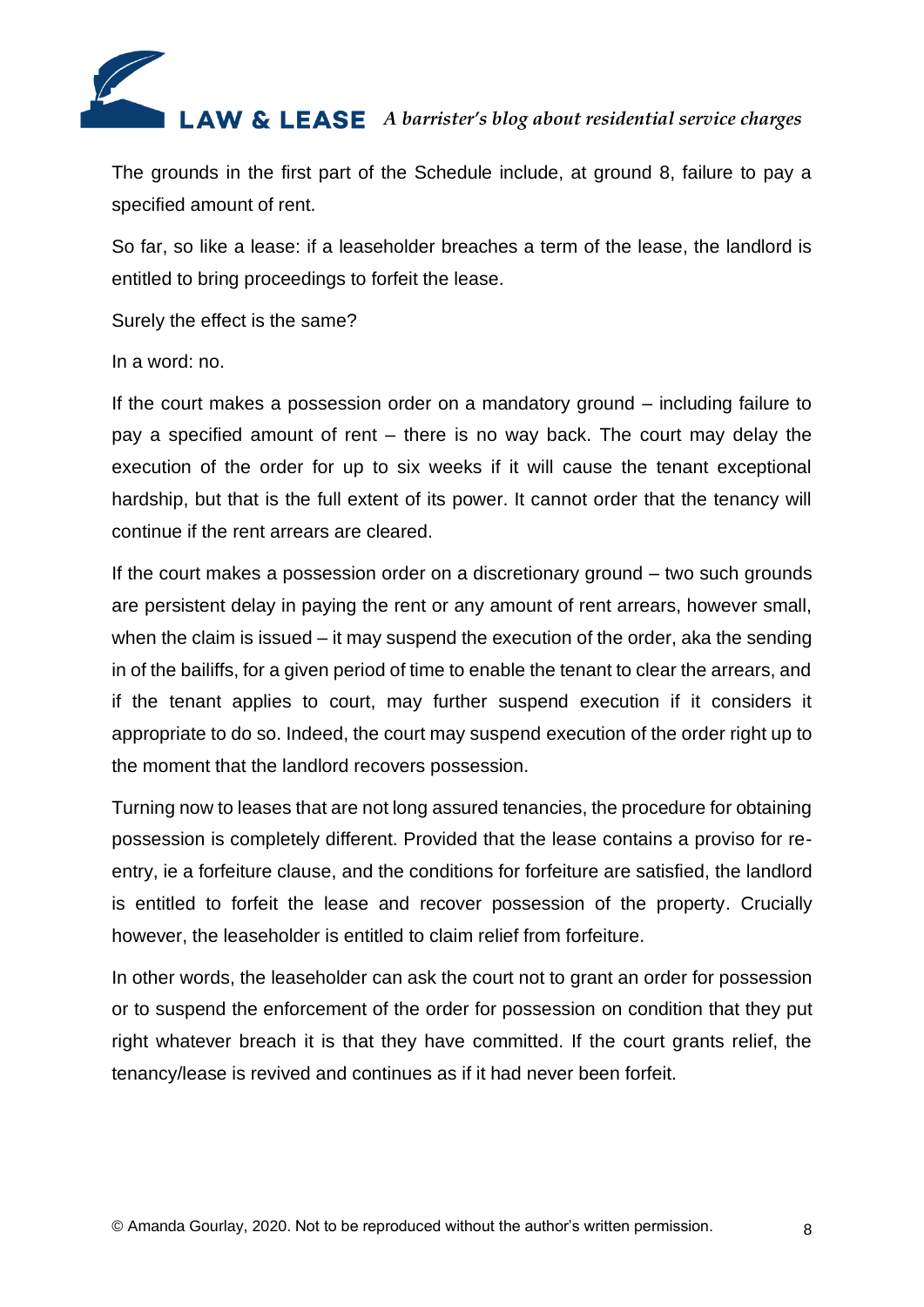

A lease which is a (long) assured tenancy cannot be forfeit because, in order to obtain possession, the landlord *must* follow the procedure laid out in the Housing Act 1988. It follows that if the lease cannot be forfeit, the tenant cannot apply for relief from forfeiture.

If the tenant cannot apply for relief from forfeiture, they must hope and pray that they never find themselves in the situation where the landlord is entitled to claim possession of the property on one of the mandatory grounds such as ground 8 in Schedule 2 the Act.

# **The paradigm case**

One tenant who found herself in that position was Rebecca Richardson, a shared ownership leaseholder of Midland Heart Ltd, a housing association in the Midlands. She funded her purchase through a cash payment of £29,500, which was 50% of the total cost, and an agreement to pay Midland Heart a rent of £1,400 per year in relation to the other 50%. The 99-year lease was therefore a long assured tenancy, because the rent exceeded the £250 assured tenancy threshold.

Miss Richardson ran into difficulties. Her husband was sent to prison, and she was forced to move out and away when some of his criminal associates started threatening her and her family. She wanted to sell, but no one wanted to buy. Rent arrears accrued. With sixteen months of rent owing to it, the landlord claimed possession of the property on ground 8.

The court ordered possession. The possession order was executed, and Midland Heart took back the property. Miss Richardson lost everything, including the £29,500 that she had paid. She had no mortgage, so, in the most diminutive of silver linings, did not find herself saddled with a now-unsecured debt to a lender.

In 2006, in an effort to recover her position, she brought a claim for a 50% interest in the property. That claim was dismissed. The judge found that her lease was an assured tenancy and that Midland Heart had followed the correct procedure for obtaining possession of it.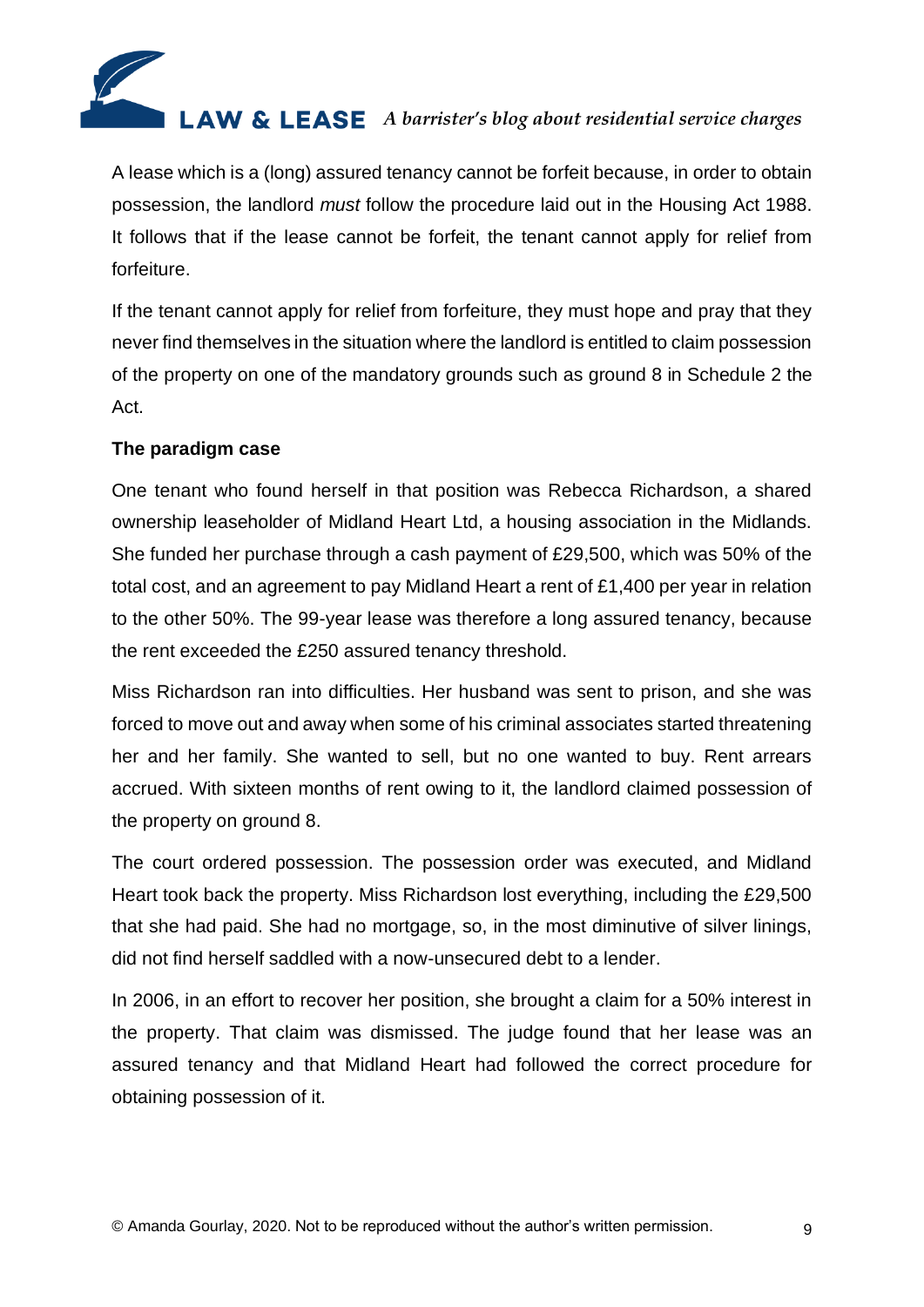

The judge noted that the absolute awfulness of Miss Richardson's position was slightly relieved by Midland Heart

"offering to repay Miss Richardson's original [cash contribution of £29,500], less rent arrears, costs and the cost of effecting repairs out of any sale proceeds".

#### That still meant however that

"Miss Richardson … lost any capital appreciation between 1995 and now, worth about £45,000, which will represent, in turn, a windfall for the housing association".

It is worth emphasising that the landlord was under no obligation at all to pay back anything to Miss Richardson.

# **Ground rents that exceed 0.1% of the property's value**

The Housing Communities and Local Government Select Committee reported that:

"many groups, particularly representatives of leaseholders, told us that any ground rent that rose above 0.1% of the value of a property should be considered onerous. This definition was based on a growing trend by mortgage lenders—notably Nationwide, but reportedly also Santander, Barclays and others—to restrict lending on properties with a ground rent over 0.1% of the property value"4.

Mr Richard Silva of Long Harbour Ltd, one of the significant investor companies in the area, researched the question. The Committee included the result of that research in its report, recording his finding that:

"four of the top 20 lenders will not lend if the ground rent is more than 0.1% of the property value".

<sup>4</sup> See [https://publications.parliament.uk/pa/cm201719/cmselect/cmcomloc/1468/1468.pdf,](https://publications.parliament.uk/pa/cm201719/cmselect/cmcomloc/1468/1468.pdf) para 84.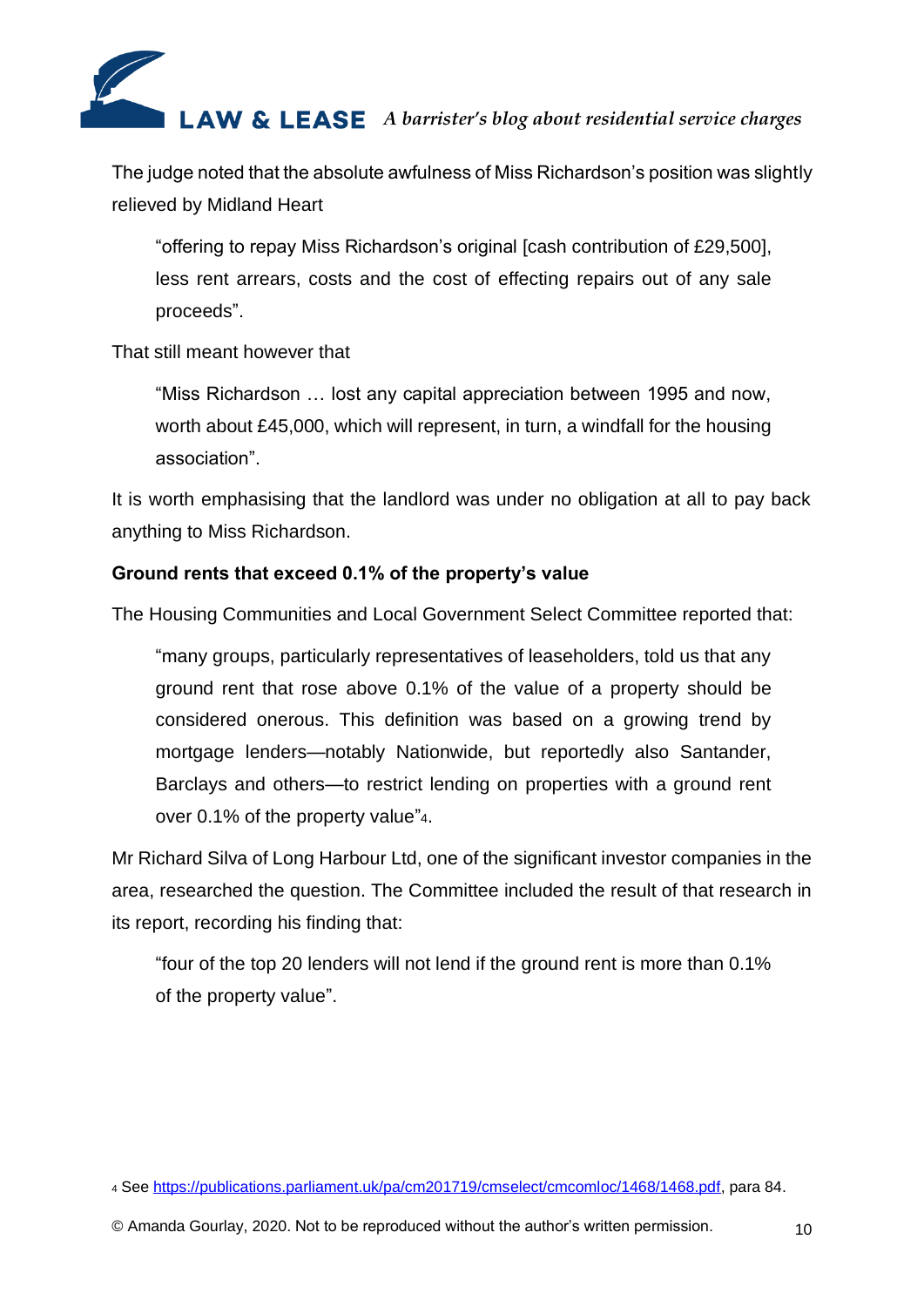

This third category of potentially onerous ground rents does not however stand alone. It regularly appears on the arm of the short interval doubling ground rent or the assured tenancy.

That is because a ground rent of 0.1% of the value of a property worth £500,000 will automatically take it into the realms of the assured tenancy. Even a ground rent of £200, doubling ten-yearly, will clothe a lease with assured tenancy status on its first increase. Allied with a frequent ground rent increase such as a doubling of the ground rent at intervals of less than 20 years, the lease will immediately be a long assured tenancy. Without galloping property price increases, the ground rent will quickly outstrip its original percentage relationship to the value of the property.

# **Drawing breath**

It seems to me that, in summary, alarm bells should ring where a lease contains one or more of the following at any time in the life of the lease:

- A ground rent doubling more than once every twenty years;
- A ground rent of £251 or more outside Greater London, or of £1,001 or more inside Greater London;
- A ground rent of more than 0.1% of the property's value.

#### **The effect of onerous ground rents**

#### **The annual cost of owning the property**

Let's start with the business of balancing income and expenditure. A high ground rent may simply be too much for the leaseholder to pay in the light of other expenditure to which they may be committed. That risk is increased if further regular charges such as service charges also feature amongst the leaseholder's annual payment obligations.

#### What to do?

The main options are either a) to enfranchise, or b) to (try to) sell.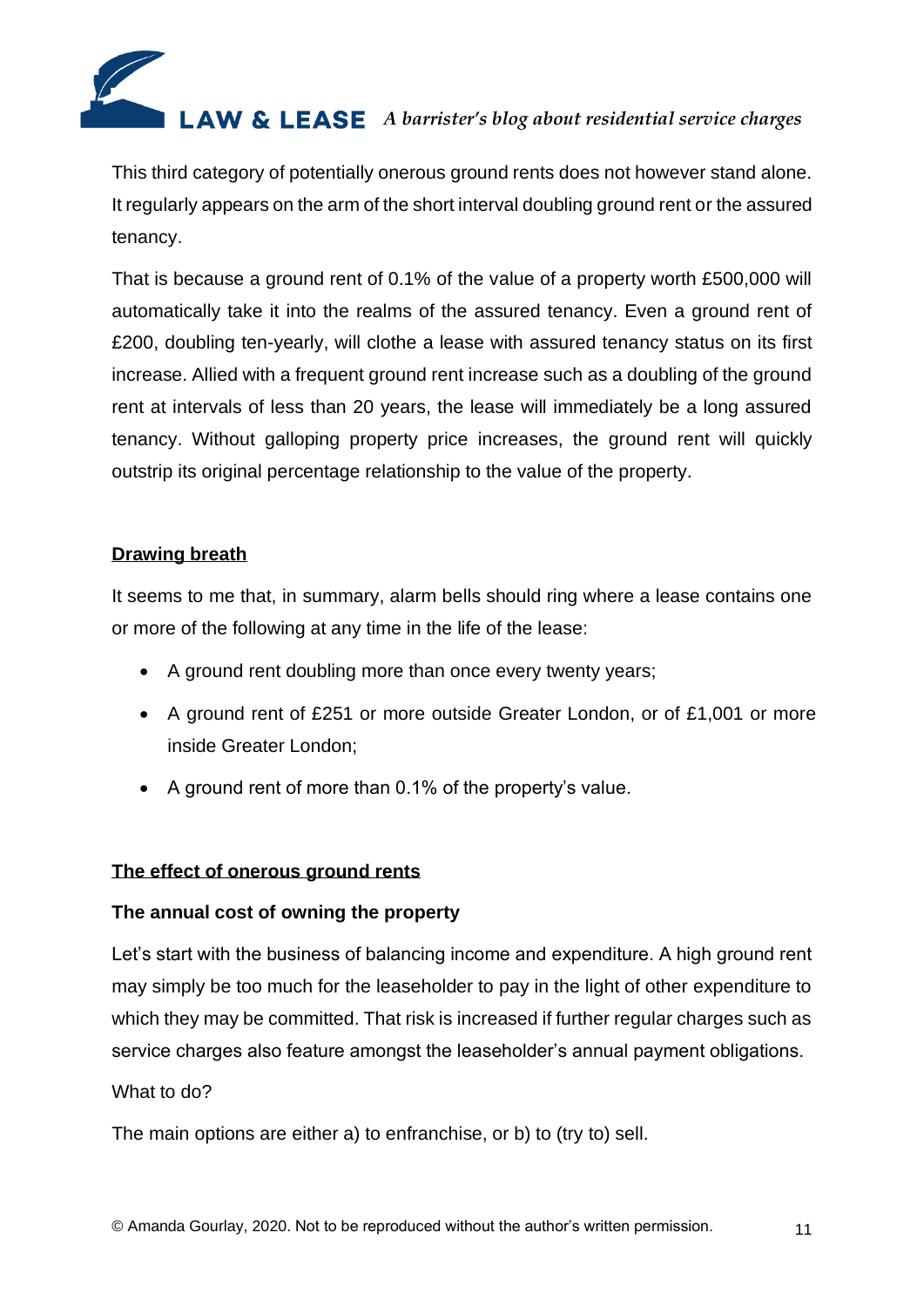

# **The cost of extending the lease or buying the freehold**

When a lease is extended under the statutory procedure, as opposed to by informal negotiation, the ground rent drops to a peppercorn and the leaseholder is granted the right to exclusive possession of the property for an extra 90 years beyond the expiry date of the original lease. In exchange, the leaseholder is required to pay a sum which includes, in addition to other sums, the ground rent that the landlord would have received under that original lease, with its original ground rent for the original duration of that lease.

Calculating the amount of money needed to buy out the ground rent is not straightforward. It involves assumed yield rates and generally requires expert evidence. It is not simply a question of adding up all of the ground rent payments due to be made over the remaining life of the lease: in calculating the payment to be made for the new lease, it is taken into account that the landlord is receiving all of the ground rent in a lump sum, and in some case many years before it would otherwise have been payable.

It goes without saying (but I will say it anyway) that the higher the ground rent, the higher the amount that the leaseholder will have to pay to buy it out.

# **Selling a property with an onerous ground rent**

For the leaseholder, the miserable consequence of any or all of the three afflictions (doubling ground rent, assured tenancy status and/or a ground rent over 0.1% of the value of the property) is that it can be difficult, if not impossible, to assign the lease, aka to "sell" the property that is the subject of the lease. Lenders have shied from the prospect of providing a mortgage secured on a lease with one or more of those afflictions.

There are of course cash buyers in the market, but even though a cash buyer will of course be unconcerned about their ability to borrow money, they will still be bound by the obligation to pay ground rent, and may be reluctant to take on a lease where they may have difficulties a) meeting their financial obligations, b) enfranchising and/or c) selling it on. A heavy discount may be the price of their being prepared to accept those risks.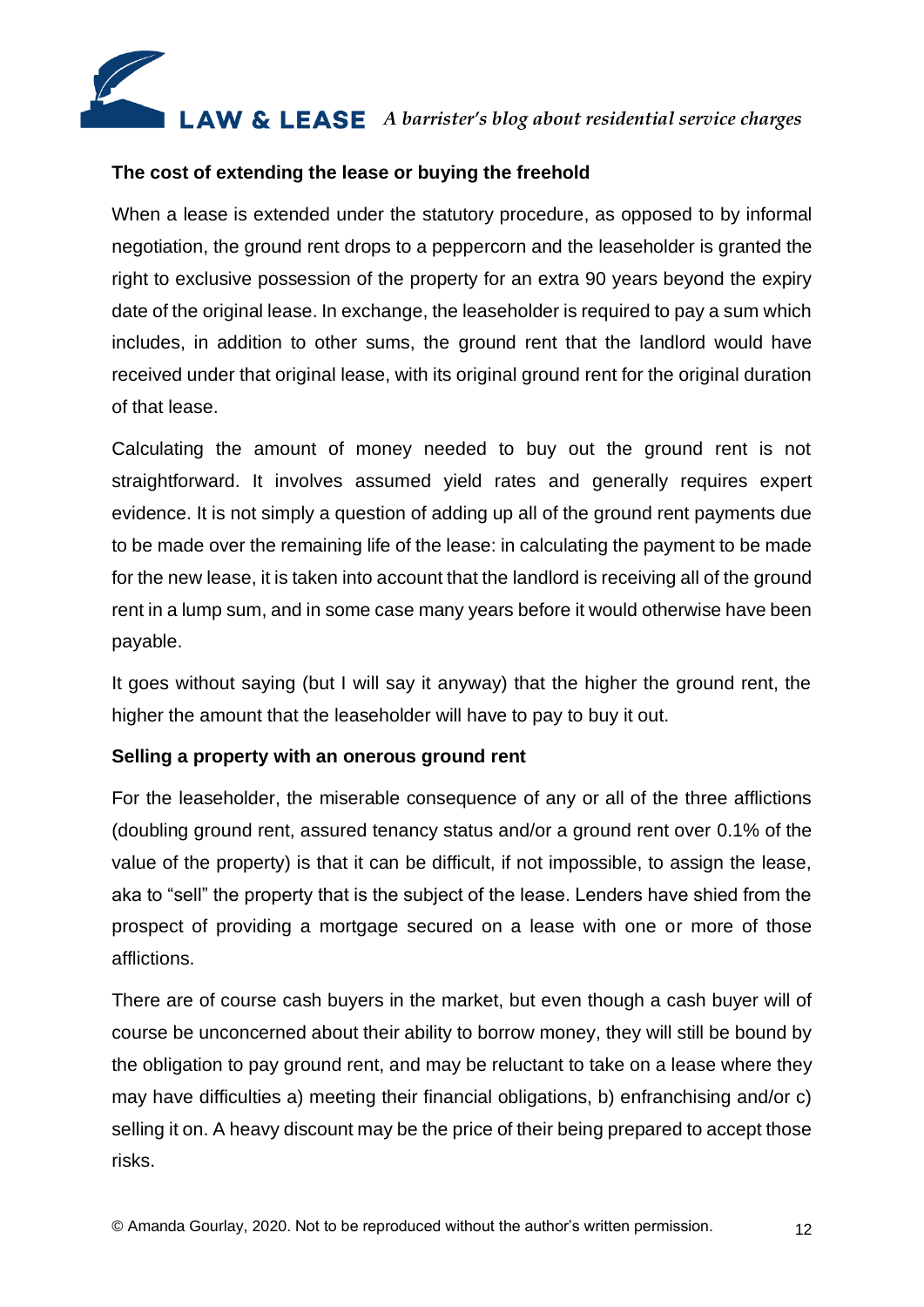

#### **Lenders**

What has made lenders so wary of lending against onerous ground rents? I anticipate that one or more of the following will figure amongst their concerns.

On a day to day level, if the cost of servicing the obligations under the lease is high, the borrower leaseholder may have to choose between paying either their lender or their landlord. If the leaseholder does not pay their mortgage, the lender is likely to be entitled to bring a claim for possession of the property, and, if successful, will then be entitled to sell it in order to recover any capital lending, mortgage arrears and (normally) associated costs.

On the other hand, if the leaseholder does not pay their ground rent and service charges, the power to seek possession through forfeiture is likely to accrue to the landlord. Forfeiture does what it says on the tin: it destroys the lease. Neither the leaseholder nor the lender is entitled to recover any of the money paid for or secured on it.

A lender is therefore caught between the devil and the deep blue sea: if the leaseholder only pays their mortgage, the loaned capital, secured against the lease, may be at risk. Equally, if the leaseholder pays only their ground rent and service charges, the loaned capital and interest will never be repaid.

Further, if the lease is too costly to extend or the freehold too expensive to acquire, the number of years remaining on it may reduce below 80, the threshold beyond which the cost can increase significantly due to marriage value. Ultimately, if no one will purchase it, the lease will expire by sheer passage of time, also leaving the lender without security.

Apocalyptic as those scenarios may seem, they now appear to be real considerations for lenders, even if the borrower leaseholder obtained their mortgage before the lending industry appreciated the impact of onerous ground rents; only intends to own the property for a handful of years, and plans to move on before the financial teeth of the lease truly engage.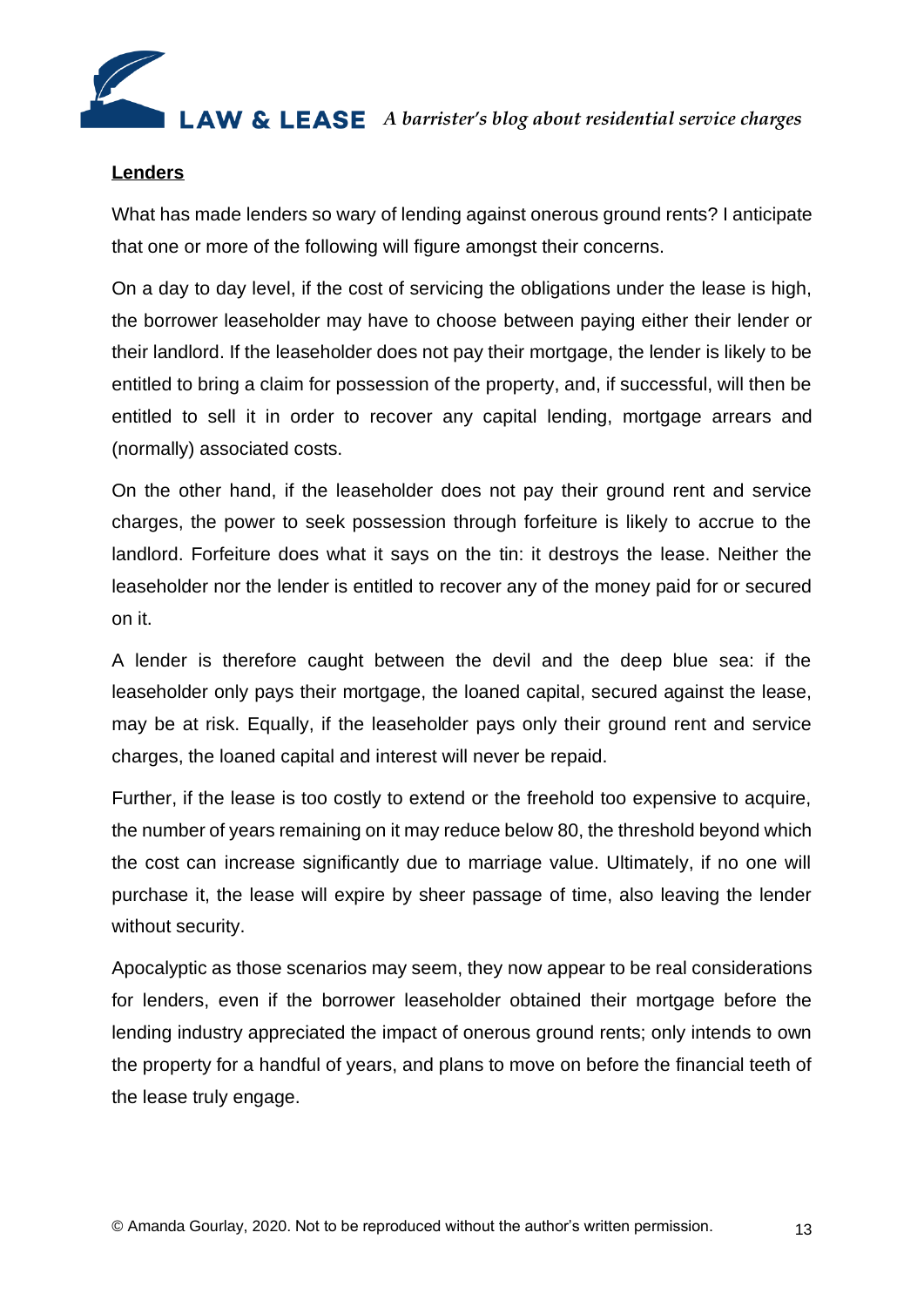

Witness Stephen McPartland MP in early 2019, explaining the situation at Six Hills House, a block of flats in his constituency:

"A first-time buyer considering a ground rent of £10 or £100, which will double in 10 or 15 years, does not expect to be there in 10 or 15 years; it is almost as if it does not apply… Given that the mortgage company has extended a mortgage to that buyer, they do not imagine that as the terms get more onerous another mortgage company would refuse to re-mortgage or refuse to extend the terms to somebody else who then tries to buy it from them. The situation is causing a great deal of disruption."<sup>5</sup>

Are there any lenders prepared to lend against "onerous" clauses in leases?

UK Finance (the new-ish name for the Council of Mortgage Lenders (the "CML")) has retained its CML website, and has some useful guidance as to the ground rent that its lenders are likely to accept when asked to lend against a lease. Reference should be had to individual lenders in that guidance<sub>6</sub>, because the list contains some surprises.

For example, amongst other things, Barclays Bank plc says that:

"usually there must be adequate ground rent to ensure that the lessor has continuing interest in the property".

I have struggled to understand the reasoning behind that requirement. Is it my *bête noire*, the notion the ground rent generates a sense of "stewardship" of a building?

A right to receive ground rent does not commit a landlord to looking after a building. Ground rent is contractually unconnected with the management of a building. It may evidence a lessor's "continuing interest in the property", but to my mind a landlord's repairing covenants and powers to regulate use of the property through consents are better security for the maintenance and repair of a building than the leaseholder's obligation to pay ground rent.

<sup>5</sup> [https://hansard.parliament.uk/Commons/2019-02-27/debates/e03d507f-3dfb-48b7-bdd6](https://hansard.parliament.uk/Commons/2019-02-27/debates/e03d507f-3dfb-48b7-bdd6-c0ec2233023c/WestminsterHall) [c0ec2233023c/WestminsterHall,](https://hansard.parliament.uk/Commons/2019-02-27/debates/e03d507f-3dfb-48b7-bdd6-c0ec2233023c/WestminsterHall) Hansard, vol.655 col.147WH, Stephen McPartland MP (Stevenage) (Con), Westminster Hall, 27 February 2019. <sup>6</sup> <https://www.cml.org.uk/lenders-handbook/englandandwales/question-list/1852/>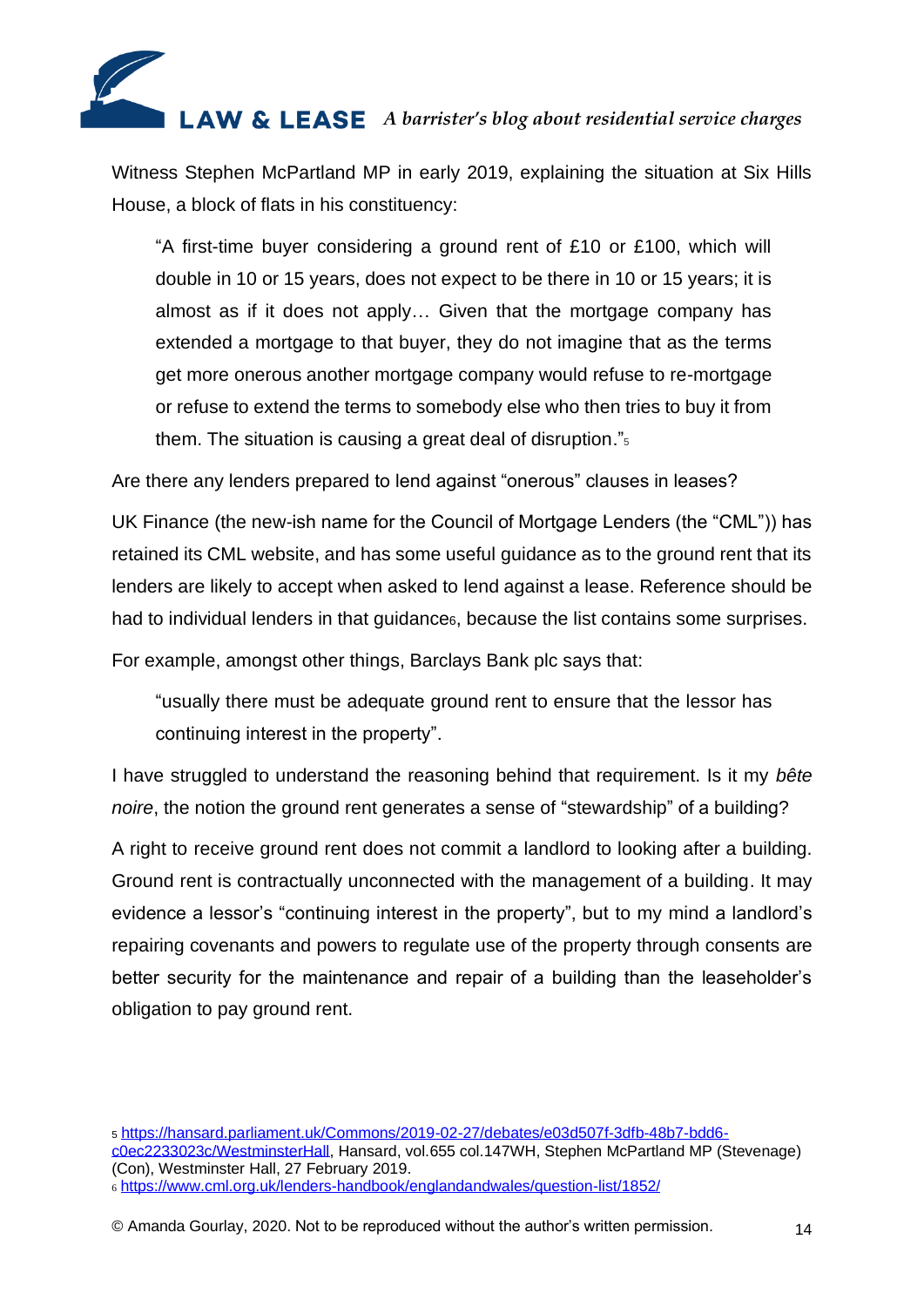

As was observed by Heather Wheeler MP, the then Housing Minister, in her evidence to the HCLG Select Committee, incorporated into the Committee's report:

"…a building might be beautifully maintained at a peppercorn ground rent or poorly maintained at £500 ground rent. The amount of ground rent payable is no indication of the quality of the maintenance and services provided..."7

# Amen.

Its ground rent blip aside, Barclays's approach is otherwise relatively consistent with the issues that I have examined in this article:

- Ground rent must not exceed 0.2% of property value, 0.1% for new build properties;
- Doubling ground rents must not double more frequently than every 20 years and must not continue to double after 125 years, and
- if, at any time during the term of the mortgage, the ground rent charge is (or will) exceed £1,000 p.a. in London or £250 p.a. outside of London, it requires an assured shorthold indemnity (other than for buy to let properties).

At the other end of the alphabet, the maximum ground rent acceptable to the Yorkshire Building Society at the start of a lease must not exceed £1,000 a year and:

"must not be capable of being increased during the first 21 years of the lease, and not more frequently than every 21 years during the rest of the lease term".

#### Further,

"any increase must not exceed the higher of i) 100% of the ground rent payable immediately before the date of the rent review: ii) a figure increased in accordance with the equivalent percentage change in the Index of Retail Prices since the date of the previous rent review".

<sup>7</sup> See [https://publications.parliament.uk/pa/cm201719/cmselect/cmcomloc/1468/1468.pdf,](https://publications.parliament.uk/pa/cm201719/cmselect/cmcomloc/1468/1468.pdf) para.80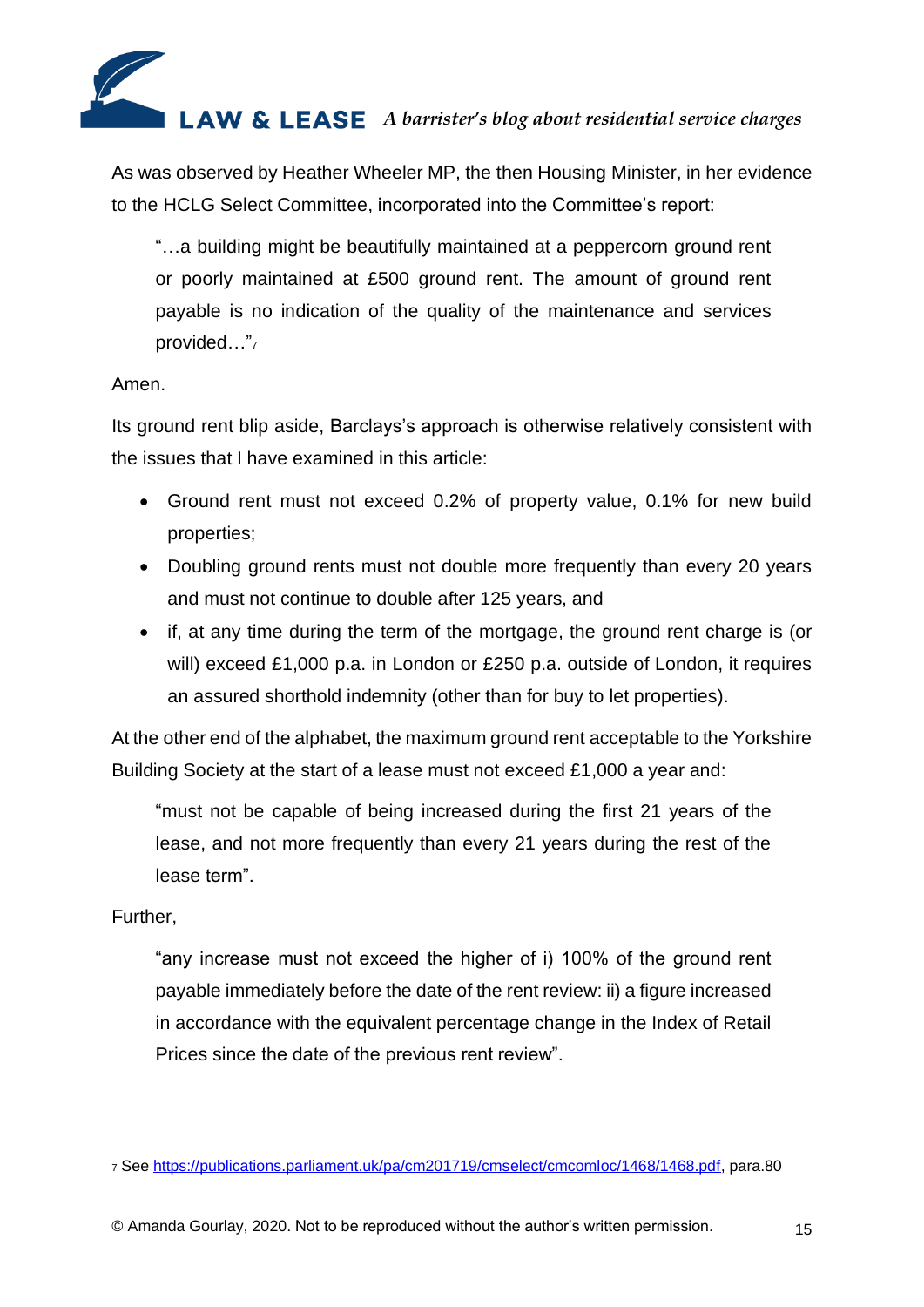

Yorkshire Bank Home Loans Ltd is more cautious:

"The Bank has no objection to a lease which contains a provision for a periodic increase of the ground rent provided that the amount remains reasonable throughout the term of the lease; any increase must be linked to the equivalent percentage change in the Retail Price Index (RPI) or a similar index. If subject to a multiplier, any multipliers which cause a doubling of rent every period of 15 years or less are not permitted".<sup>8</sup>

The picture is far from uniform.

# **Review**

Drilling into the detail, it seems to me that an onerous lease can be described either by the clauses that cause problems, or by the effect of those clauses.

The three main problem areas are ground rents that, either at the date of grant of the lease, or within a foreseeable period thereafter:

- Double every 20 years or more often;
- Clothe the lease with the unwelcome regalia of an assured tenancy,
- Represent an annual payment of over 0.1% of the value of the property.

The three main effects of those problem areas are:

- Conceivable future challenges in meeting the obligation to pay ground rent:
- The potentially high cost of enfranchising and buying out the ground rent, and
- Difficulty in assigning the lease, ie, selling the property.

<sup>8</sup> The requirements of Barclays Bank plc; Yorkshire Building Society and Yorkshire Bank Home Loans Ltd are summarised as they appear on [https://www.cml.org.uk/lenders](https://www.cml.org.uk/lenders-handbook/englandandwales/question-list/1852/)[handbook/englandandwales/question-list/1852/](https://www.cml.org.uk/lenders-handbook/englandandwales/question-list/1852/) at 13 February 2020.

<sup>©</sup> Amanda Gourlay, 2020. Not to be reproduced without the author's written permission. 16